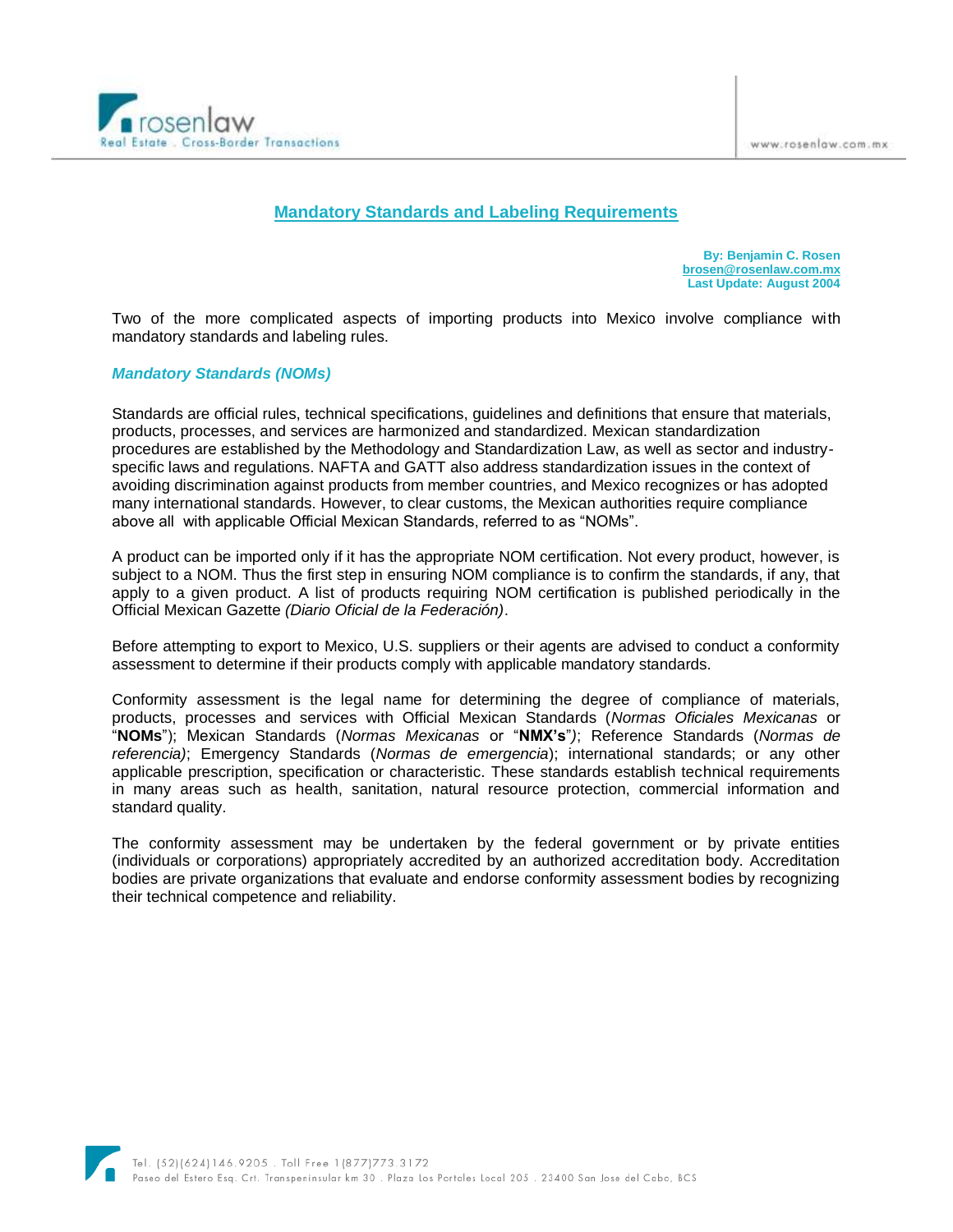

#### *Labeling Requirements*

Imported products must comply with labeling NOMs. The product label can either be verified during the customs process or labeled in an authorized or private warehouse by Authorized Verification Units *(Unidades de Verification Autorizadas* (UVAs). The most common UVAs specialize in consumer information labels, but some focus on sanitary measures and other standards. Many companies find these government-approved UVAs very useful for satisfying NOM requirements. The Standards Office of the Secretary of Economy *(Direccion General de Normas)* has published labeling guidelines that specify matters such as letter size, colors, language and other characteristics of a product's label.

The default labeling NOM is NOM-050-SCFI-I994. It establishes the labeling requirements for all products that do not have a specific labeling NOM. Some product-specific labeling NOMs include:

- $\triangleright$  NOM-004-SCFI-1994.- Clothing and textiles
- ▶ NOM-05I-SCFI-I994.- Packaged foods and nonalcoholic beverages
- > NOM-084-SCFI-1994.- Canned tuna
- ▶ NOM-142-SSAI -1995.- Alcoholic beverages
- $\triangleright$  NOM-141-SSA1-1995 Packaged beauty supplies and perfumery

NOM 050 establishes that all labels on products subject to the NOM must include the following commercial information:

- a) Name or generic denomination of the product, if not identifiable in plain sight by the consumer
- b) Net contents of the product
- c) Name and legal address of the manufacturer or party responsible for the manufacture of domestic products. For imported products, this information must be provided to the Secretary of Health by the importer upon the Secretary's request.

The Secretary shall provide this information to consumers requesting it in regard to filing product complaints.

- d) A legend identifying the product's country origin, such as "producto de . . .", "hecho en . . .", "manufacturado en . . ." ("product of . . .", "made in . . .", "manufactured in . . . ."), or another similar phrase, in accordance with the international treaties to which Mexico is a party.
- e) Warnings provided through legends, graphics, or warning symbols with respect to dangerous products.
- f) When product use, administration, or conservation requires instructions, this information must be indicated on an instruction sheet, label, or in an attached operating manual. The label must show "VEASE INSTRUCTIVO ANEXO" or "MANUAL DE OPERACION ANEXO" (SEE ATTACHED INSTRUCTION SHEET or OPERATING MANUAL ATTACHED).
- g) As applicable, the expiration date or date of recommended consumption.
- h) Regarding imported products, the importer's name and legal address. This information may be included on the product in Mexico after clearing customs but before the product is sold.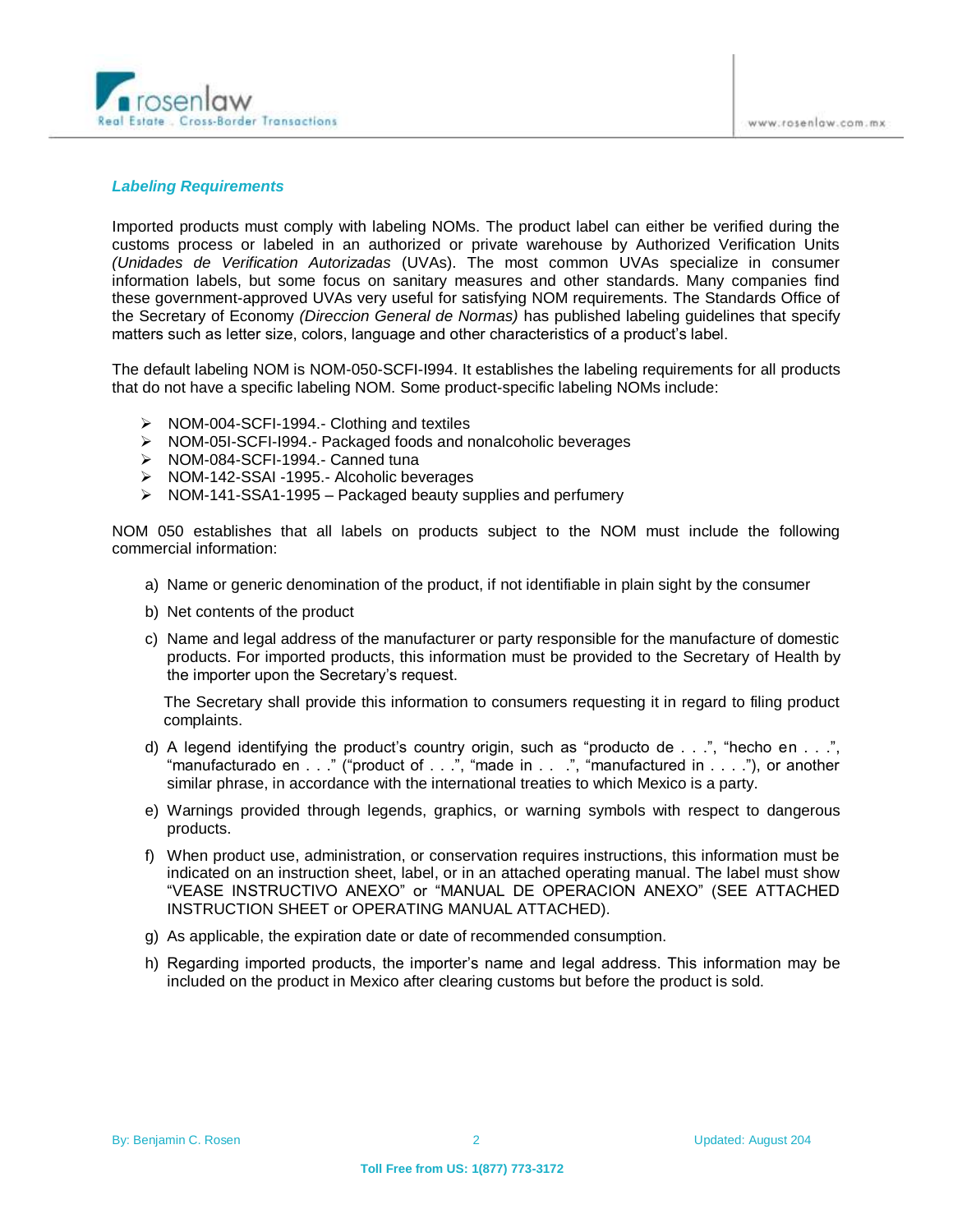

# *QUESTIONS & ANSWERS*

# *Question: how does the standardization process work in Mexico? What are the types of standards?*

**Answer**: Technical standards in Mexico are divided into two basic categories: mandatory and voluntary. NOMs, emergency standards and reference standards are compulsory standards. The remaining types of standards are voluntary.

NOMs are considered binding upon all parties within their scope. Legal action may be taken against noncomplying companies or individuals.

NOMs can be issued only by the federal government through national advisory standardization committees (*comités consultivos nacionales de normalización*). The content of these standards cannot be arbitrarily determined by the government. By law, NOMs must be subject to public discussion before their final versions are published in the Official Gazette.

Emergency standards are basically like NOMs except that they are temporary and are not subject to public consultation. Federal agencies are empowered to issue emergency standards only when a contingency justifies replacing the regular process for creating NOMs.

Reference standards are those that contain specifications that must be met by the goods and services federal agencies intend to acquire. This type of standards is binding only for federal agencies and does not apply to the providers of those goods and services.

NMX's are voluntary standards and are intended to improve the quality of goods and services. They are issued by National Standardization Bodies (*organismos nacionales de normaización*) or the federal government and are also subject to public discussion before being published in the DOF. National Standardization Bodies are private entities that have received a "registration" by the government to draft and issue NMX's.

# *Question: who is entitled to undertake the Conformity Assessment Process?*

There are several types of conformity assessors, namely: **(i)** testing and calibration laboratories; **(ii)**  certification bodies, and **(iii)** verification units. Testing and calibration laboratories test and calibrate a representative sample of material or equipment and issue a Report of Findings. Certification bodies examine a product lot or a system of production, quality and management and then issue a Certificate. Verification units conduct their work by confirmation or proof through sampling, measuring, laboratory tests, or document revision, before issuing a Certificate or Verdict.

Certification is a form of conformity assessment, and refers specifically to the assessment of goods and systems. Those in charge of performing the conformity assessment of products are called Product Certification Bodies (*Organismo de Certificación de Producto*).

When imported goods are subject to NOMs, they are normally assessed by a product certification body. If a NOM establishes labeling requirements, compliance must be evaluated by a verification unit.

Certification bodies and verification units, as well as any other type of conformity assessors, must be appropriately accredited. Conformity assessors must be approved by the federal government.